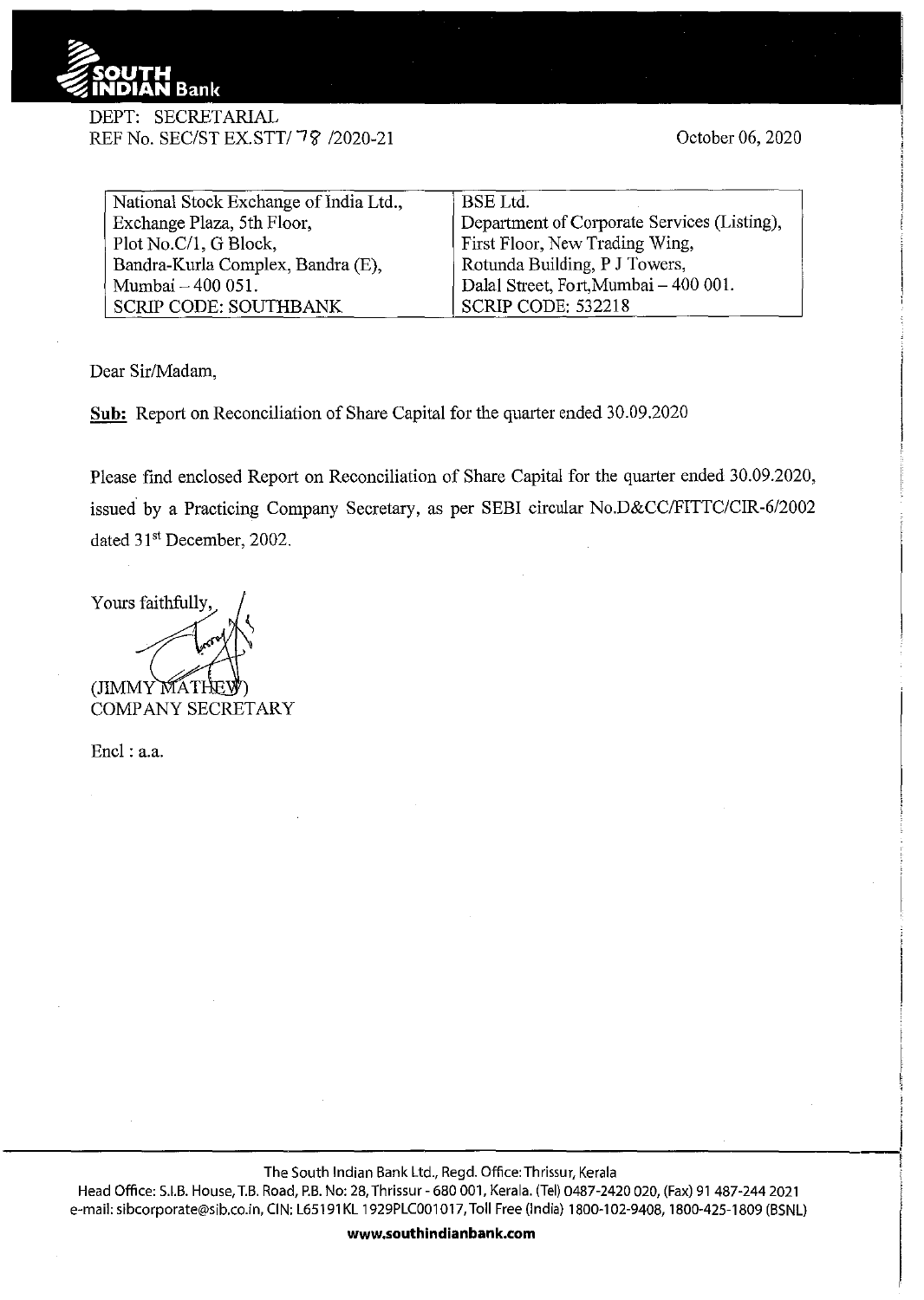Cs **S. Ananthanarayan,** B. Com., (Hons). FCS Company Secretary

## **REPORT ON RECONCILIATION OF SHARE.CAPITAL**

- 1. For Quarter Ended : September 30, 2020
- 2. ISIN INE683A01023
- $3.$  Face value  $\qquad \qquad :$  Re.  $1/-$

4. Name of the Company : THE SOUTH INDIAN BANK LIMITED

- 5. Registered Office **SIB House, T. B. Road,** Mission Quarters, THRISSUR 680 001
- 6. Address for correspondence : SIB House, T.A. Road, Mission Quarters, THRISSUR 680 001

7. Telephone No. & Fax : 0487- 2429333 and 2424760

8. Email Address: : ho2006@sib.co.in

9. Names of the Exchanges where the Company's securities are listed: BSE and. NSE.

| 10. | Issued capital                                                                                    | Number of<br>Shares<br>1,809,722,151 | %.<br>total<br>οf<br><b>Issued Capital</b><br>100.00 |  |
|-----|---------------------------------------------------------------------------------------------------|--------------------------------------|------------------------------------------------------|--|
|     |                                                                                                   |                                      |                                                      |  |
|     | 11. Listed Capital(in all the Exchanges as<br>per company's records) as per<br>company's records) | 1,809,722,151                        | 100.00                                               |  |
|     | 12. Held in dematerialized form in CDSL                                                           | 666,463,588                          | 36.83                                                |  |
| 13. | Held in dematerialized form in NSDL                                                               | 1,068,594,127                        | 59.05                                                |  |
| 14. | Held in physical form                                                                             | 74,664,436                           | 4.12                                                 |  |
|     | 15. Total number of shares(12+13+14)                                                              | 1,809,722,151                        | 100.00                                               |  |

16. Reasons for difference, if any, between 10 &15, 11&15: NIL

17. Certifying the details of changes in share capital during the quarter under consideration as per table below: NIL

| Particulars | No. of<br>Shares | Applied/Not<br>listing | Listed on<br>Applied for Stock Exchanges intimated intimated<br>(Specify names) to CDSL to NSDL | Whether | Whether | In principle<br>approval pending<br>for SE (specify<br>names) |
|-------------|------------------|------------------------|-------------------------------------------------------------------------------------------------|---------|---------|---------------------------------------------------------------|
|             |                  |                        |                                                                                                 |         |         |                                                               |

16/16, RAMS, 3rd Main Road, Gandhi Nagar, Adyar, Chennai · 600 020. Phone: 2441 8933, Mobile: 98400 47653 E-mail : geetakumar2000@yahoo.com